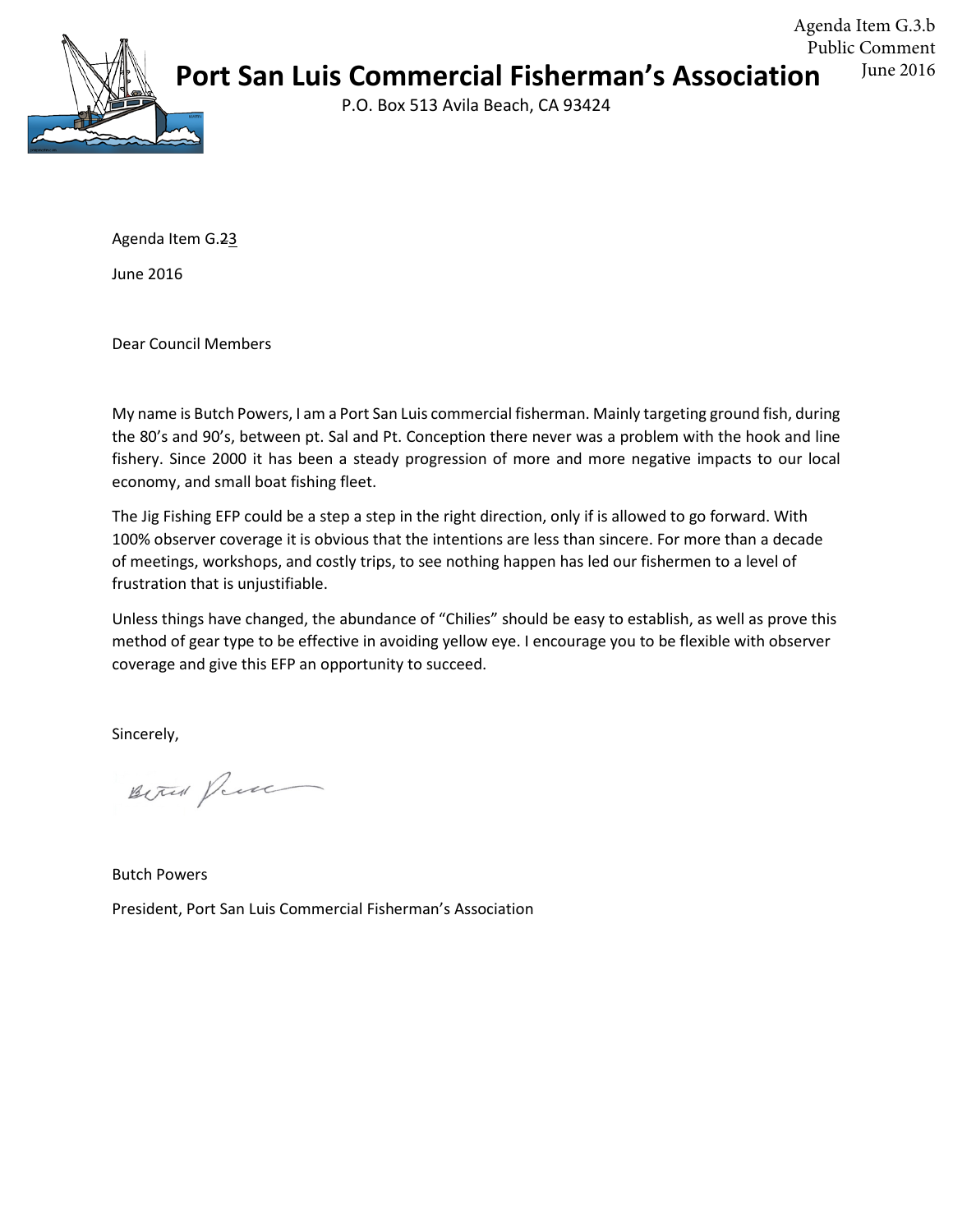Dear Council,

Regarding agenda item G.2 "Jig Fishing EFP"

My name is Chris Buccat, F/V Hook, Up from Port San Luis.

I fish outside the RCA on the Bank, I spent a lot of money setting my boat up to fish for "Blackgill Rockfish" Open Access. Then the quota got changed from 10,000 lbs. to 450 lbs., it made it not affordable. My boat is set up and I would like to have an opportunity to fish "Chillies".

One thing for Council to consider for small boat fishermen is when adjusting quota, not to punish Open Access, perhaps a scale more equitable between ITQ fisheries, and local fishermen, small fish businesses and the economy of our local community needs not to be ignored.

O CRET

Sincerely, Chris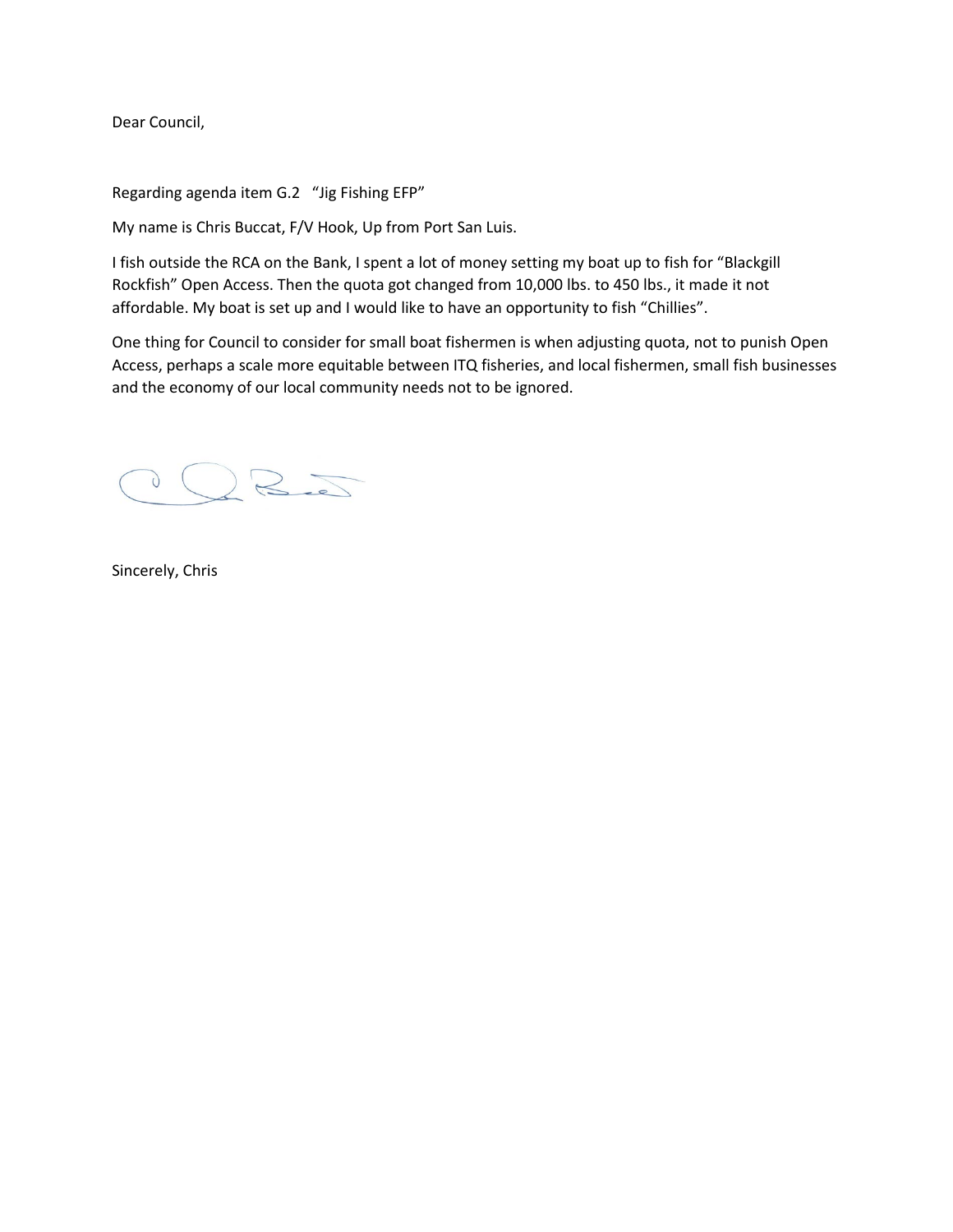David Bitts  *President* Larry Collins  *Vice-President* Stephanie Mutz  *Secretary* Chuck Cappotto  *Treasurer*

## **PACIFIC COAST FEDERATION of FISHERMEN'S ASSOCIATIONS**

10N OF FISH



www.pcffa.org

**California Office**

**Please Respond to:**

P.O. Box 29370 San Francisco, CA 94129-0370 Tel: (415) 561-5080 Fax: (415) 561-5464

26 May 2016

Timothy R. Sloane  *Executive Director* Glen H. Spain  *Northwest Regional Director* Vivian Helliwell  *Watershed Conservation Director In Memoriam:*  Nathaniel S. Bingham Harold C. Christensen

W.F. "Zeke" Grader, Jr.

 **Northwest Office** P.O. Box 11170 Eugene, OR 97440-3370 Tel: (541) 689-2000 Fax: (541) 689-2500

Pacific Fishery Management Council 7700 NE Ambassador Place, Suite 101 Portland, Oregon 97220-1384

RE: Agenda Item G3

Dear Council,

PCFFA is concerned that, within the increasing web of federal and state fisheries regulation, much of which we support from our perspective of solid agreement with National Standard 1 of Magnuson, development of new fisheries should continue to be not just possible but encouraged. The environmental community has proposed a revision to Magnuson which as we understand it would require a fisheries management plan to be developed before a new fishery could be started. We disagree for two reasons: 1) this requirement would, in our opinion, effectively preclude the development of new fisheries entirely; and 2) Magnuson already has a provision that allows new fisheries to develop in a gradual and orderly fashion, i.e., to start, but not to bloom and expand in advance of necessary information about sustainable rates of catch, bycatch, etc.

That provision is the experimental fishery permit. It allows a very limited number of boats to try out a new gear type, target species, area, etc. under close and careful monitoring for a limited time. If the new stuff is promising, fishery development can proceed; if harmful consequences are observed, the small scale of the EFP fishery will have prevented serious damage.

So far so good but: as part of the close and careful monitoring, EFPs currently require 100% observer coverage. This may be fine for a large-boat, large-volume fishery, but it's not so good for the type of small-boat operations which are still the vast majority of the American commercial fishing fleet. Lots and lots of smaller operators are or could be quite successful with daily gross incomes under \$1000, but observers cost more than \$500 a day. We know of two west coast EFPs that are treading water because observer cost is pretty close to potential daily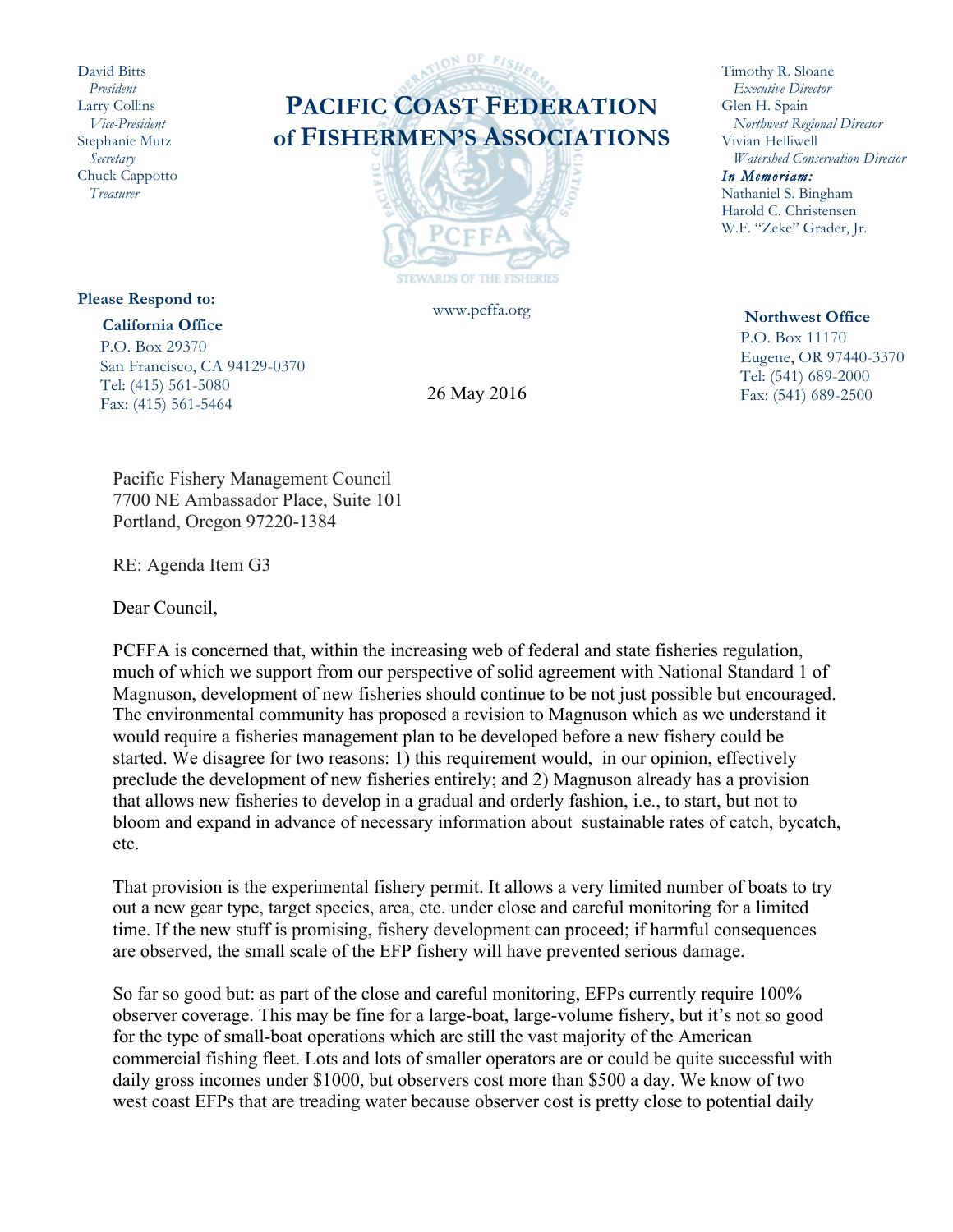gross income. In this situation, the otherwise quite useful EFP program becomes a fatal barrier to developing a new fishery.

PCFFA therefore supports the proposal currently before the Pacific Fishery Management Council to allow 30% observer coverage for some EFPs. We note that, for the salmon fishery, 20% random sampling of catches is considered statistically quite robust. If there is any doubt about the adequacy of 30% coverage, we would suggest that, on unobserved trips, fishermen be required to keep the same records kept by the observers, with the expectation that if the observer's and fishermen's records are statistically similar enough, the fishermen's data are considered useful and reliable.

Sincerely,

 $\sqrt{s}$ 

Dave Bitts President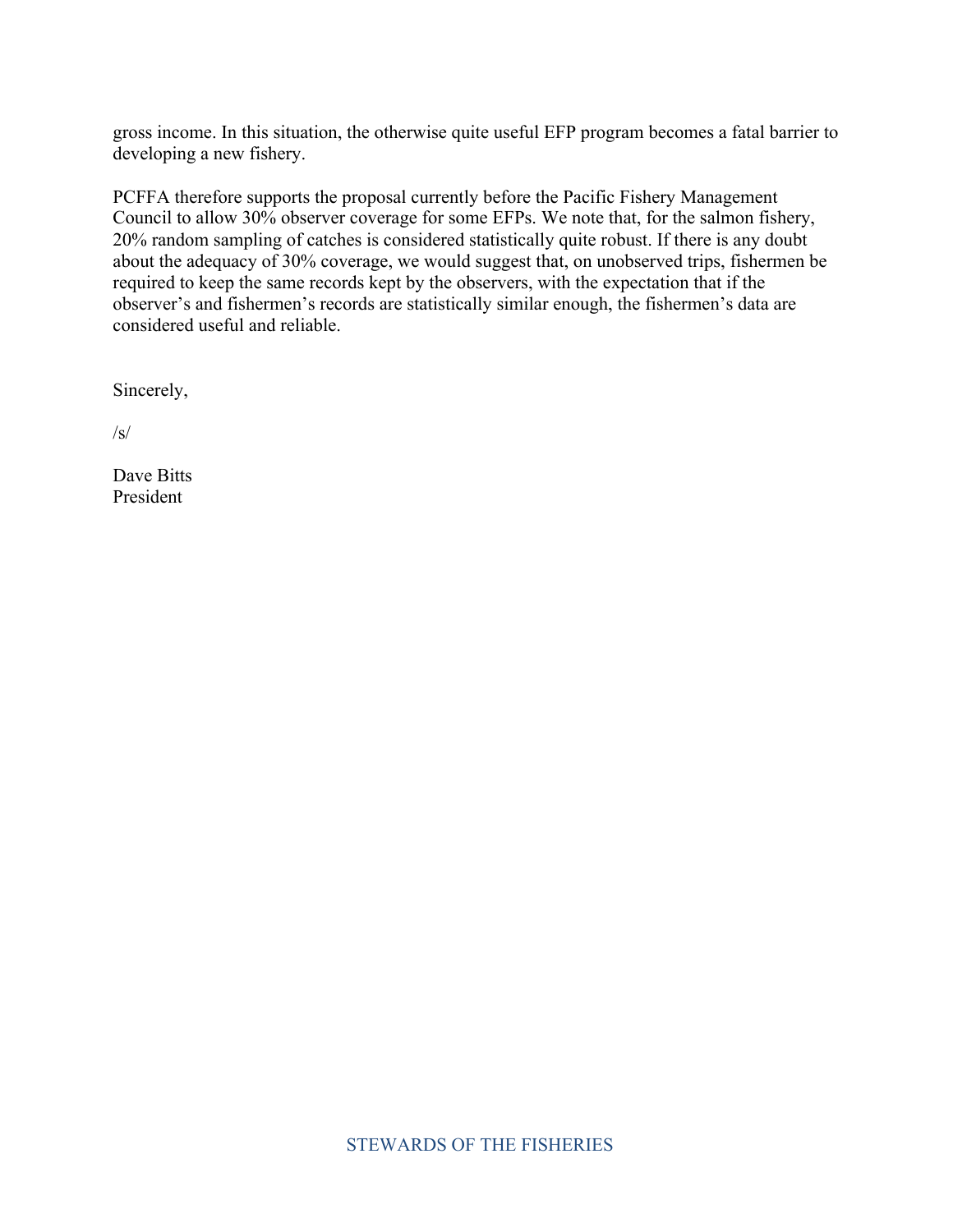From: **[annaray@frontiernet.net](mailto:annaray@frontiernet.net)** [<annaray@frontiernet.net>](mailto:annaray@frontiernet.net) Date: Tue, May 24, 2016 at 7:25 PM Subject: EFP To: ["pfmc.comments@noaa.gov"](mailto:pfmc.comments@noaa.gov) [<pfmc.comments@noaa.gov>](mailto:pfmc.comments@noaa.gov) Re: Observer coverage fee

I am Ray Nottnagel, my wife and I have been participants in the yellow tail rock jig fishing study.

We are happy to continue participating, but are asking for a change in the amount of observer coverage required. My wife, myself and my deckhands are able to identify species, total # of fish, and pounds obtained each trip. We also will record non retainable fish counts, record hook number fish was caught on, size of hooks, weights, size of floats, number of hooks and spacing of hooks. We will also record water depth each time we move, record longitude and latitude and water temps for each location, and record total number of drops of gear per trip.

Being involved in this study for 3 years now, we certainly can do the job 70 % of the trips we participate in. A favorable decision would be appreciated by all of us involved in this important study.

Thank you for your consideration in this matter.

Captain Ray Nottnagel